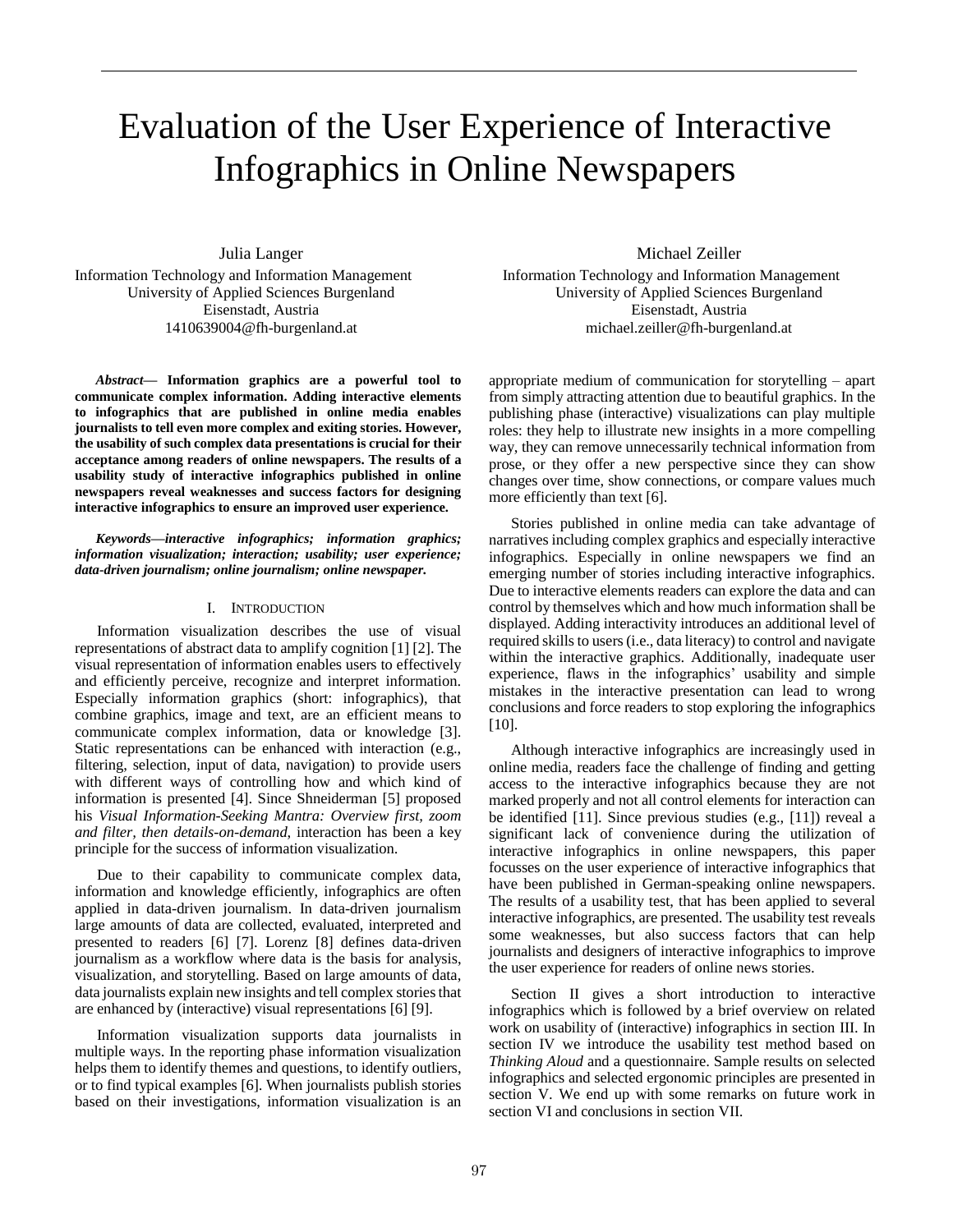## II. INTERACTIVE INFOGRAPHICS

# *A. Information Graphics*

Information graphics are visual representations of information or data, e.g. as a chart or diagram, telling a specific story [3] [12]. They combine graphics, image, text and numbers to communicate information, data or knowledge efficiently [13]. Infographics can be used to communicate complex topics and draw the attention of percipients to them. They provide the percipient with new insights and a quick overview on complex facts on subjects like politics, science, technology, and nature that are hard to understand just using text-based information. However, despite obvious advantages there is an ongoing debate on visual embellishment.

While trying to create appealing infographics designers have to prevent from adding unnecessary visual embellishment – chart junk. They should adhere to a reduced approach using plain and simple charts, e.g., by following the data-ink ratio for noninteractive infographics proposed by Tufte [14] to reduce chart junk.

# *B. Infographics and Interaction*

Most infographics published in books, newspapers, magazines, on TV, or online media provide static representations. However, an increasing number of infographics published in online media can be manipulated by the user interactively. Interaction is the ability to change in reaction to the user and enhances all types of static information visualization [4]. In the context of infographics there exist several methods of interaction to manipulate a visual representation, like scrolling, overview plus detail, focus plus context, filtering, or data reordering [15].

Weber and Wenzel [13] define interactive infographics as a visual representation of information that integrates several modes (at least two) – e.g., image/video, spoken or written text, audio, layout, etc. (the image mode is constitutive)  $-$  to a coherent ensemble that offers at least one option of control to the user. Interactive infographics can be controlled by, e.g., Start or Stop button, forward or backward button, menu item to select, timeline or time controller, filter, data request or input box [13]

# *C. Types of Interactive Infographics*

Following Weber [16] we can classify interactive infographics according to five distinctive features that cover interaction as well as narrative issues: degree of interactivity, activity model, communicative intent, topic, and the classic questions *What*, *Where*, *When*, *How*, etc. [17]. Additionally, features like genre or visual narrative can be applied, too [18]. Most important for the usability of interactive infographics are the *degree of interactivity* and the *activity model* [11].

The degree of interactivity of interactive infographics is made up of three levels [13]: *Low* interactivity, *medium* interactivity, and *high* interactivity. While a low level of interactivity allows a user to manipulate interactive infographics without changing the graphics itself (e.g., zooming, mouseover effects for showing details, Next or Start buttons), on a medium level a user can manipulate the graphics (e.g., using a timeline slider or menu items) by applying changes and comparing information. In contrast, a high level of interactivity enables the user to fully explore the infographics. He/she can interact with information by input of data, retrieving data, or filtering, thus changing the content.

The activity model identifies the way users can interact with the infographics and distinguishes between:

- Linear
- Nonlinear
- Linear-nonlinear

The linear type restricts the user to move forward or backward through a predetermined linear sequence [19]. The step-by-step course is predefined by the author, i.e., this is an author-driven style of interaction [18]. The user can only follow a strict path using navigation tools like Start, Stop, Forward, Backward, or Next and cannot explore the visualization by himself. [16]

In contrast, a nonlinear visualization does not provide a prescribed ordering. This type offers the user many ways to explore and query the visualization, including free exploration without predefined navigation paths. Thus, its narrative is reader-driven [18]. Navigation tools for nonlinear infographics include input box, data query, filter, or brushing. [16]

The third type called linear-nonlinear is a combination of the other approaches. This type enables the author to communicate his message using a predefined path, but additionally it allows the user a limit amount of selection, for example using interactive timelines, time controller, or an integrated menu for navigation. [16]

## III. RELATED WORK

Interactive infographics shall communicate complex topics fast, easy, in an easily understandable way to a broad audience. To achieve this goal they have to be user-friendly, i.e., the usability has to be well designed. However, designing and creating interactive infographics is a challenging task [10]: After identifying and structuring the topic and deriving an appropriate type of representation the multimedia elements – written text, spoken text (audio), images (photos, diagrams, graphics), videos (video, animation) – have to be combined in a meaningful way. Interactive elements and hypertext elements have to be defined and embedded within a concept of navigation [10]. Since online newspapers are read by a broad audience and not by experts, only a limited knowledge on the linguistic knowledge (e.g., technical terms), structural knowledge (structure of the information service), application knowledge (e.g., utilization of interactive elements like buttons of sliders), and functional knowledge (e.g., filtering of data) can be assumed [20]. There are a few "standards" for designing static information graphics (for print and web), but for interactive applications in the web no standards exist. Burmester, Wenzel and Tille [10] provide some recommendations for designing interactive infographics they derive from a user study on 23 interactive infographics.

The utilization of interactive infographics has been analyzed in some studies. Some authors take a general and global view on interactive infographics [21] and some authors focus on the utilization by journalists and publishing houses [9] [11] [22]. Only a few studies have been published that analyze the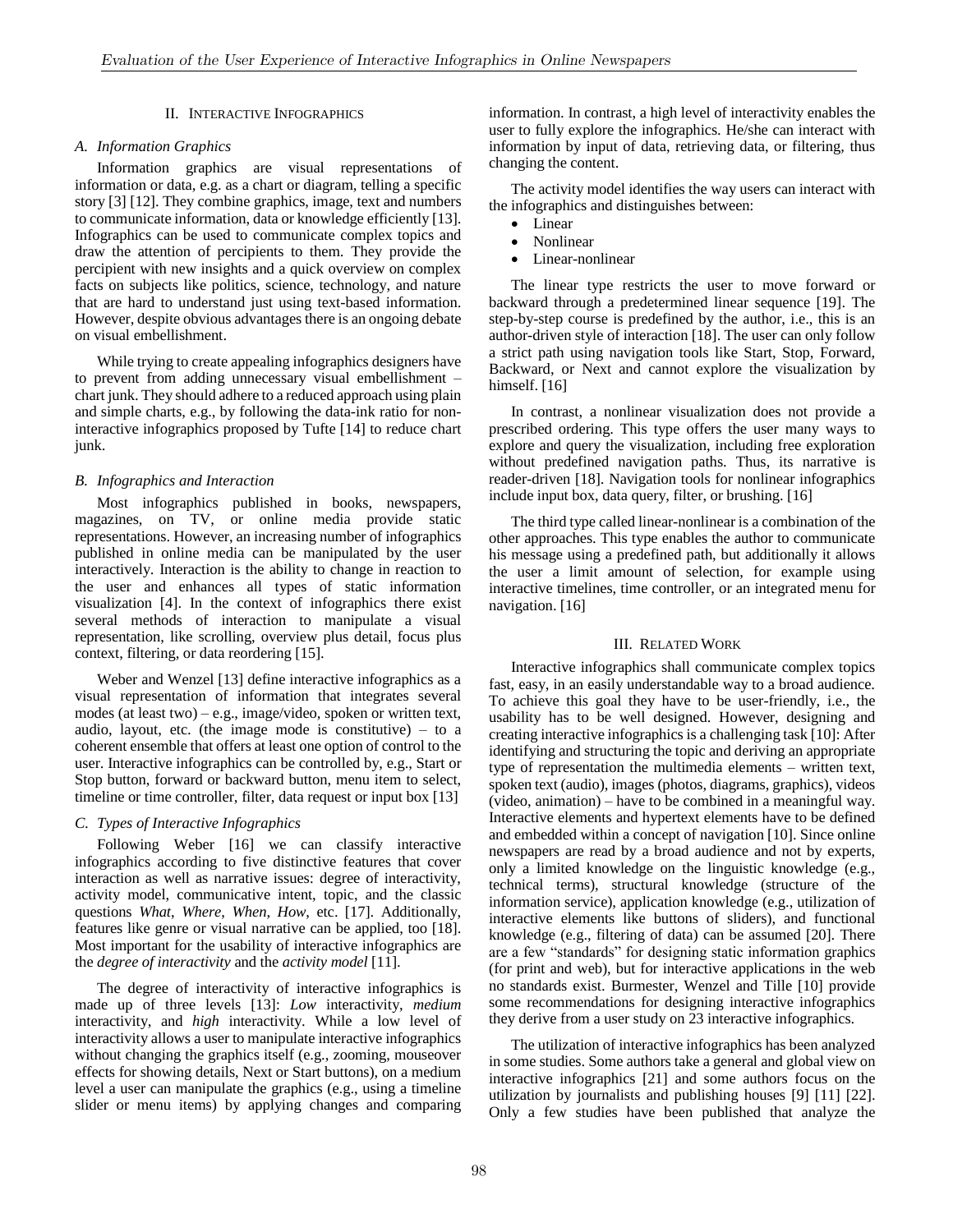utilization by readers and focus on usability issues, like Schumacher [23], Burmester, Mast, Wenzel and Tille [24], and Zwinger, Langer and Zeiller [25]. Since a study by Zwinger and Zeiller [11] revealed a significant lack of convenience and usability during the utilization of interactive infographics published in online newspapers of Austria, Germany and Switzerland, the usability of such infographics will be analyzed in detail.

#### IV. USABILITY OF INTERACTIVE INFOGRAPHICS

#### *A. Research Question*

This study examines the usability of interactive information graphics that have been published in online newspapers. It focusses on the utilization of interactive infographics by readers of those online news. We analyze how readers perceive, interpret and interact with interactive infographics. We investigate whether background knowledge (structural, application, functional knowledge) and previous experience is required to provide a sufficient user experience. The requirements of users related to a user-friendly design (based on the international standard ISO 9241 on the ergonomics of human-system interaction) of interactive infographics for online news are identified due to an analysis of usage problems and identifying weaknesses. Success factors and potential areas of improvement will be shown.

Therefore, we focus on the following question: Which success factors improve the usability of interactive information graphics in online journalism?

#### *B. Usability and User Experience*

Usability – in particular web usability – can be defined in various ways. One of the pioneers Jakob Nielsen [26] defines usability as "a quality attribute that assesses how easy user interfaces are to use". Consequently, he characterizes usability by five quality attributes: learnability, efficiency, memorability, errors, and satisfaction [26]. The international standard ISO 9241 on the ergonomics of human-system interaction defines in part 11 usability as the *extent to which a product can be used by specified users to achieve specified goals with effectiveness, efficiency and satisfaction in a specified context of use* [27]. Information systems with high usability have to be user friendly, easy to use, ease to learn, and its interface has to be ergonomically designed [28].

The term "user experience" not only considers the actual use of an information system, but includes the anticipated usage (before using the system) and the processing of the use situation (identification or distancing; after using the system) [28]. According to Norman and Nielson [29] user experience encompasses "all aspects of the end-user's interaction with the company, its services, and its products". ISO 9241-210 defines user experience as "a person's perceptions and responses that result from the use or anticipated use of a product, system or service" [30].

#### *C. Method*

The user experience and in particular the usability of an interactive system can be measured in various ways [31]. Eyetracking would be a method of first choice on evaluating the usability of an online services including infographics [31] [32]. However, most eyetracking tools cannot cope with the dynamic behavior of interactive infographics and do not track the changes on the screen, e.g., caused by mouseover, interactive timelines, time controllers, and integrated navigation. Thus, a combined method based on a questionnaire and the well-known qualitative method *Thinking Aloud* (Think Aloud) is applied. By combining both methods the weaknesses in the presentation of infographics and problems of the users while interacting with them can be identified and the course of action can be reconstructed [27].

#### *1) Thinking Aloud*

Thinking Aloud is a cheap, flexible, robust and easy to learn usability test [33]. Since it was first introduced to interface design by Lewis [34] in 1982 it became one of the most popular methods for usability testing. While testing the usability of an interactive infographics the test persons are encouraged to continuously comment their actions and their thoughts. Ideally the test person describes all paths of action taken and all of his/her impressions [35]. The verbalized thoughts of the test persons are recorded (audio and/or video recording). We used the recording feature of QuickTime Player to record the spoken word of the test persons plus the movement of the mouse on the screen and mouse clicks.

This method provides immediate response that enables the test moderator to draw conclusions on the actions taken and emotions already during the evaluation. A few test persons are sufficient to derive qualitative feedback of good quality [28].

#### *2) Questionnaire*

After the test phase where the Thinking Aloud protocol had been applied the evaluation was continued by a questionnaire the test persons had to fill in. A usability evaluation can apply the questionnaire ISO 9241/110-S [28]. It follows the ergonomic principles of the ISO standard 9241-110: *suitability for the task*, *suitability for learning*, *suitability for individualization*, *conformity with user expectations*, *self-descriptiveness*, *controllability*, and *error tolerance*. Each of the seven principles is evaluated by five items on a seven-point Likert scale ("very negative" to "very positive"). Since this is a standard questionnaire, some items may be inappropriate for a specific usability evaluation.

To perform the usability test on interactive infographics the ISO 9241/110-S questionnaire was modified and adapted to the special needs [36] of this specific test. The number of items in each section (i.e., ergonomic principle) had been adapted: *conformity with user expectations* used the five original items; *suitability for the task*, *self-descriptiveness*, and *controllability* were reduced to four items; *suitability for individualization* and *error tolerance* were reduced to three items; and *suitability for learning* was reduced to two items. The Likert scale for assessing each item was reduced from seven to four levels: 'very negative' "- -" | 'negative' "-" | 'positive' "+" | 'very positive' "+ +"  $[36]$ .

To illustrate which items had been included in the adapted questionnaire the items for the most significant and meaningful ergonomic principles will be listed in detail: *suitability for the task*, *conformity with user expectations*, *self-descriptiveness*, and *controllability*.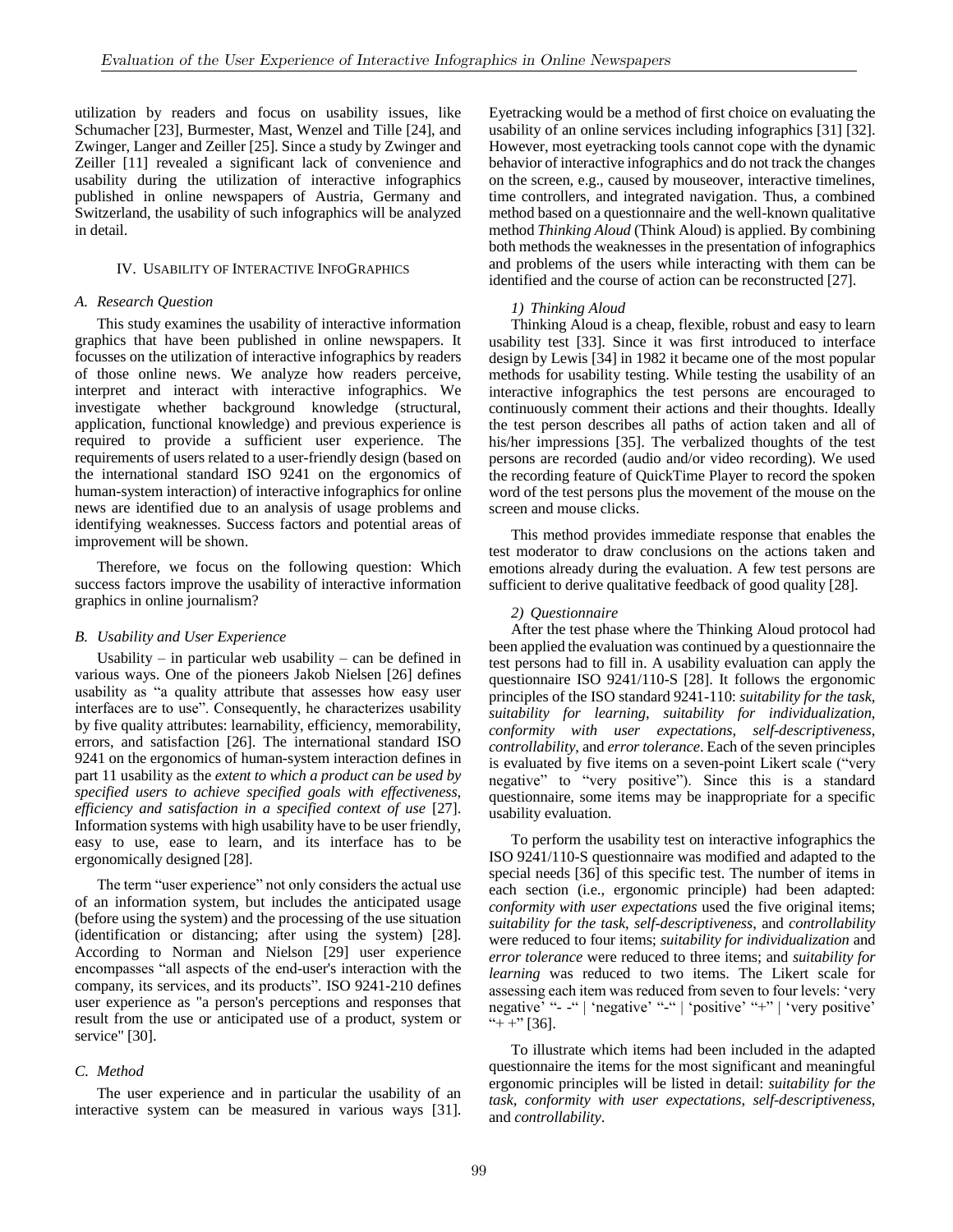Example 1: The principle "suitability for the task" consists of the following items: The interactive infographics …

- is complicated and confusing / is straightforward and clearly structured.
- $\bullet$  is boring and unimaginative / is exciting and creatively designed (i.e., motivates to interact).
- includes unnecessary elements for control and interaction / includes an appropriate number of elements for control and interaction.
- offers too much and unnecessary information to keep me informed / offers exactly fitting and necessary information to keep me informed.

Example 2: The principle "conformity with user expectations" is made up of the following items: The interactive infographics …

- complicates orientation and use due to a non-uniform design of interaction elements / makes orientation and use easy due to a uniform design of interaction elements.
- contains text that is hard to read / contains easily readable text.
- complicates orientation and use due to bad color-coding / makes orientation and use easy due to good colorcoding.
- reacts slowly and with unpredictable turnaround times and reaction times / reacts fast and with predictable turnaround times and reaction times.
- includes interactive elements that contradict my expectations and habits / includes interactive elements that correspond to my expectations and habits.

Example 3: The principle "self-descriptiveness" is made up of the following items: The interactive infographics …

- offers no overview of interactive elements / offers a good overview of interactive elements.
- uses vague and unclear terms and abbreviations / uses terms and abbreviations that are easily understood.
- uses ambiguous and unclear symbols and icons / symbols and icons that can be easily understood.
- includes unnecessary comments and explanations / includes helpful comments and explanations.

Example 4: The principle "controllability" consists of the following items: The interactive infographics …

- allows for a cumbersome adoption of navigation tools / allows for easy adoption of navigation tools.
- offers difficult actions and changes using buttons / easy offers actions and changes using buttons.
- allows to undo single steps in a complicated way / allows to undo single steps easily.
- provides complicated and insufficient sorting, filtering and selection of information / provides simple and sufficient sorting, filtering and selection of information.

# V. USABILITY STUDY

In the presented usability test six interactive infographics have been evaluated by eight test persons [36]. These infographics had been published in German-speaking newspapers from 2012 till 2016: two infographics had been published by "Kurier" from Austria, two infographics by "Spiegel" from Germany, one had been published by "Berliner Morgenpost" from Germany, and the sixth infographic had been published by "20min" from Switzerland. The infographics have been selected according to the activity model (section II.C). To ensure a balanced usability test two infographics have been chosen for each type: linear, nonlinear, and linear-nonlinear.

Although this is a quite small sample, we included examples from different kinds of media in all three countries, different topics, all three types of the activity model, and consequently different levels of complexity. Obviously the small number of infographics tested cannot represent all characteristics of possible occurrences. Furthermore, the "quality" of the specific implementation (e.g., design, depth of content, adherence to usability guidelines) has a great influence on the result  $$ including a risk of introducing a bias to the results. Thus, the results are only partially representative – see also section *VI*.

TABLE I. SELECTED INTERACTIVE INFOGRAPHICS

| <b>Type</b>      | <b>Publisher</b>              | Title                                                          |
|------------------|-------------------------------|----------------------------------------------------------------|
| Linear           | Kurier                        | Vegan auch bei Fleischessern<br>beliebt [37]                   |
| Linear           | Spiegel                       | [38] "So sank die "Titanic"                                    |
| Nonlinear        | <b>Berliner</b><br>Morgenpost | WM 2014 [39]                                                   |
| Nonlinear        | Kurier                        | Interaktive Formel-1-Grafik:<br>Fahrer, Strecken, Rekorde [40] |
| Linear-nonlinear | 20 <sub>min</sub>             | Eishockey [41]                                                 |
| Linear-nonlinear | Spiegel                       | Chronologie der Katastrophe in<br>Fukushima [42]               |

The usability test has been carried out in January 2017. Eight persons at the age of 18 to 30 evaluated the six infographics.. Four test persons had already been using interactive infographics before. The other four test persons did not have previous experiences in using interactive infographics. However, all test persons were familiar with interactive systems and experienced users of the World Wide Web and its applications. Four persons were female, four persons were male. [36]

The test started by presenting the first interactive infographic to the test person. The test person explored the infographic individually, but had to perform a small number of specific tasks. According to the Thinking Aloud protocol he/she had to speak out loud, so the moderator could follow his/her comments and verbalized thoughts (and record them). Immediately after finishing all tasks the questionnaire had to be filled in by the test person on his/her own. This cycle was repeated for all six interactive infographics. A test session had an average duration of 70 minutes. [36]

In the following subsections some sample results of the usability test for selected infographics are presented. We have chosen one representative for each type of the activity model: 'So sank die "Titanic"' (linear, IV.A), 'Interaktive Formel-1-Grafik: Fahrer, Strecken, Rekorde' (nonlinear, IV.B), Eishockey (linear-nonlinear, IV.C). We will present selected results of the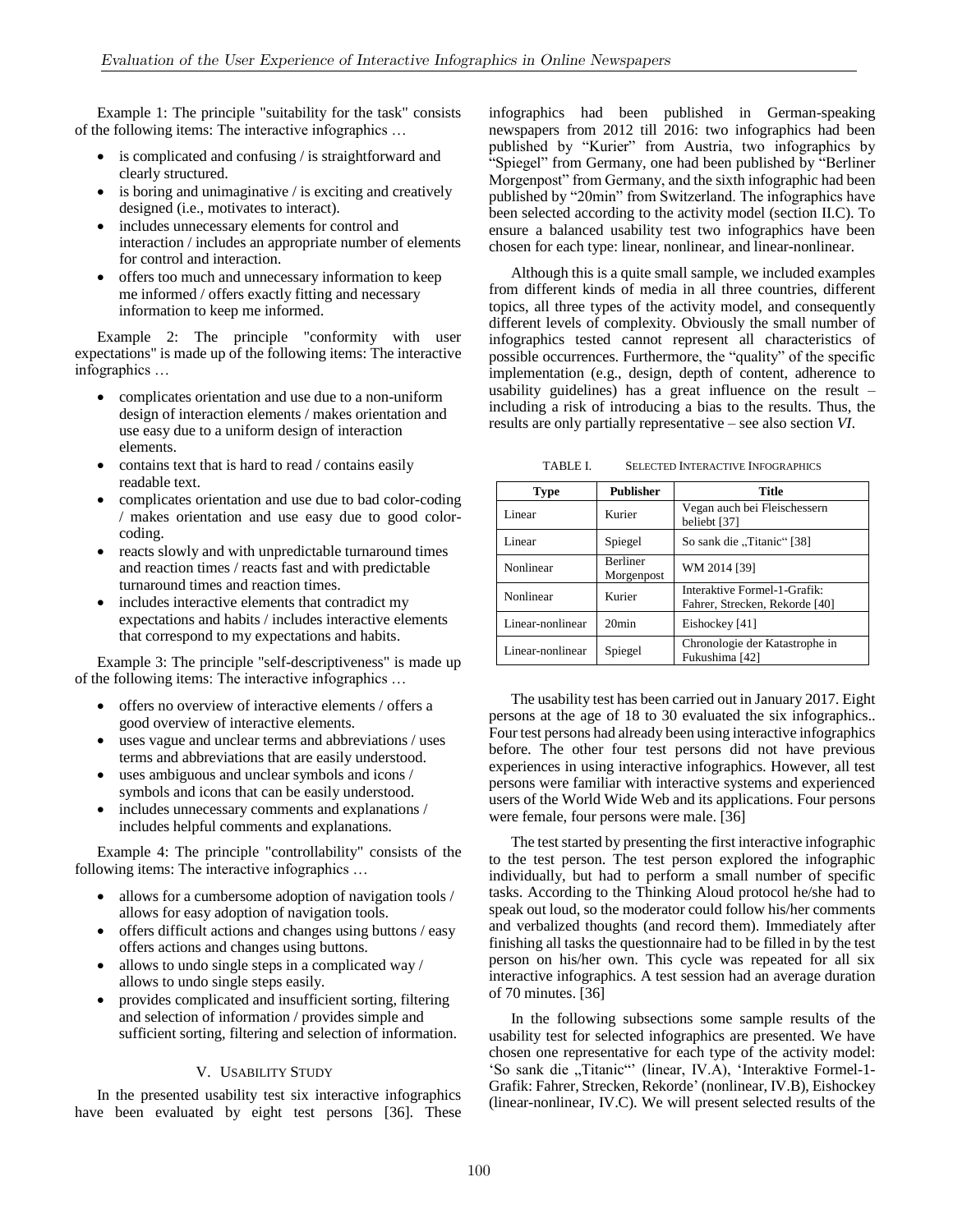questionnaire for the most significant and meaningful ergonomic principles introduced in section III.C.2: *suitability for the task*, *conformity with user expectations*, *selfdescriptiveness*, and *controllability*.

# *A. Results on Case 1: So sank die "Titanic"*

The interactive infographic "So sank die "Titanic"" has been published by Spiegel Online in 2012 (Fig. 1) [38]. This infographic of linear type provides a Forward button and a Backward button. Users can step forward and backwards stepby-step among 11 individual images. Some images are animated, but the animation cannot be controlled by the user.



Fig. 1. Example linear type: *So sank die "Titanic"* [38]



Fig. 2. Results for case 1: Suitability for the task

The results on the principle *suitability for the task* (Fig. 2) show that this infographic is reviewed as straightforward and clearly structured by all test persons (i.e., rated  $+$  or  $++$ ). Six persons had been motivated to interact and experienced its design exciting and creative. Furthermore, also six persons agreed that the number of elements for control and interaction are appropriate. Six persons indicated that this infographics offers exactly fitting and necessary information while two persons disagreed. The response during the *Thinking Aloud* protocol confirmed these results and provided more detailed qualitative feedback on those issues.



Fig. 3. Results for case 1: Conformity with user expectations

The response on the principle *conformity with user expectations* (Fig. 3) show that seven test persons agreed that this infographics makes orientation and use easy due to a uniform design of interaction elements. The majority of users (6 out of 8) could read the text elements easily. The other two users complained about the readability in animated images. Six persons could navigate easily within the infographic due to good color-coding. Two persons were irritated by the inconsistent use of the color *red*. The turnaround times and reaction times have been experienced differently. Four persons evaluated them positively, while the other four persons had been annoyed by slow reaction times. The majority (again 6 out of 8) persons indicated that the interactive elements correspond to their expectations and habits.



Fig. 4. Results for case 1: Self-descriptiveness

The ergonomic principle *self-descriptiveness* has been experienced by all test persons in a very positive way (Fig. 4). Seven persons could easily identify the interactive elements. Terms and abbreviations, as well as symbols and icons could easily be understood and interpreted by all test persons.

#### *B. Results on Case 2: Interaktive Formel-1-Grafik*

The interactive infographic "Interaktive Formel-1-Grafik: Fahrer, Strecken, Rekorde" has been published by the Austrian newspaper Kurier on its website in 2016 (Fig. 5) [40]. It is an infographic of the nonlinear type that enables users to fully explore the infographic. Users can select a Formula-1 driver with a drop-down menu which provides them with information on the team, the Formula-1 debut, the results of the last season,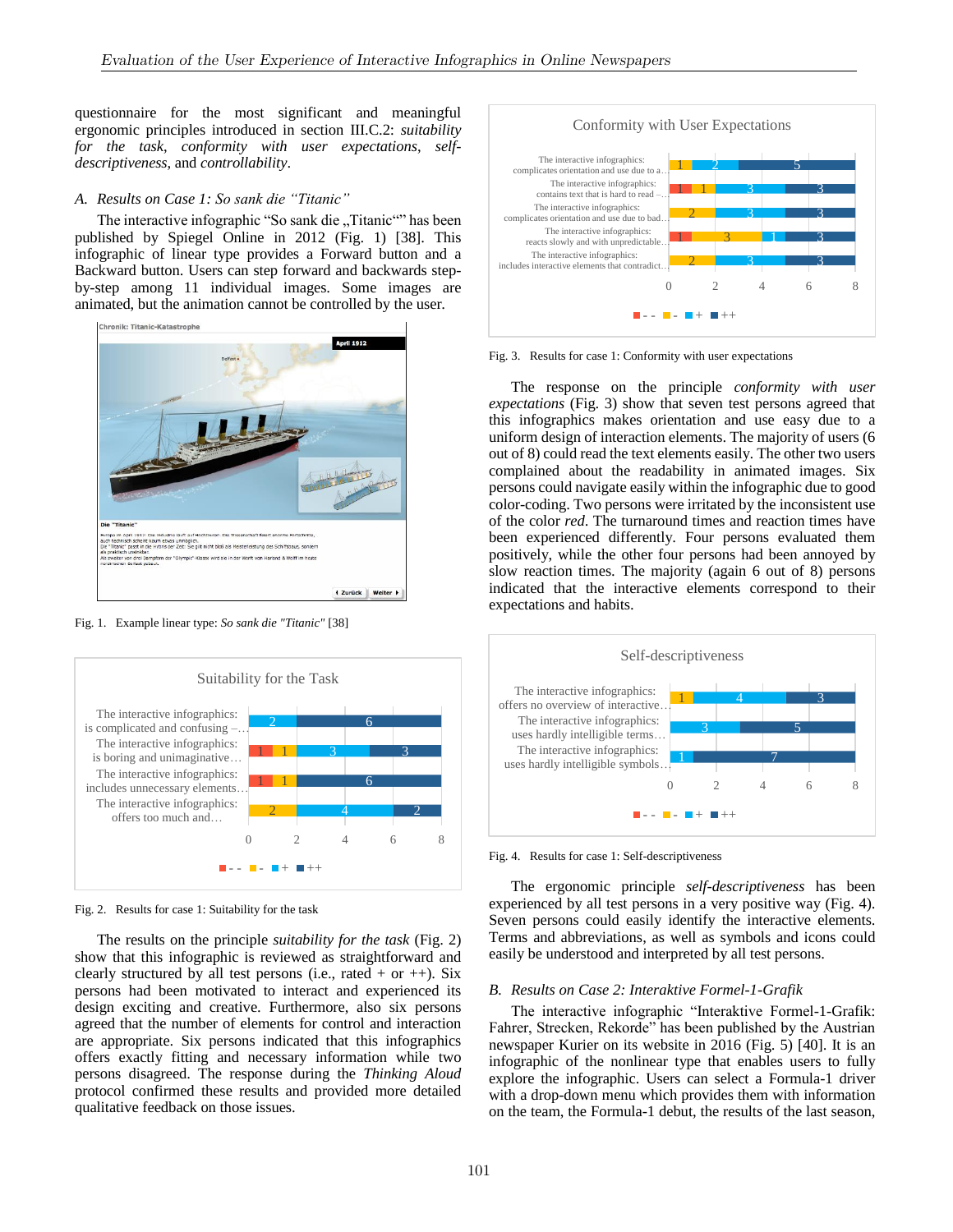etc.. Additionally, users can navigate through all Grand-Prix tracks by clicking on flags. The users can go forward and backwards using buttons and reset the infographic.



Fig. 5. Example nonlinear type: *Interaktive Formel-1-Grafik: Fahrer, Strecken, Rekorde* [40]



Fig. 6. Results for case 2: Suitability for the task

The answers in the questionnaire concerning the principle *suitability for the task* (Fig. 6) show that the majority of test persons experienced this infographics as being complicated and confusing (5 out of 8). This negative experience might be caused by the fact that all test persons identified unnecessary elements for control and interaction. All users had been confused by the fact that additional functions ("maintain", "exclude") were provided when clicking on some interactive elements – with unclear functionality. Half of the users found this infographics as boring and unimaginative while the other half found it exciting. Three persons mentioned that this infographic does not provide the right amount of information.



Fig. 7. Results for case 2: Conformity with user expectations

While evaluating the principle *conformity with user expectations* (Fig. 7) we found that five test persons mentioned that this infographic complicates orientation and use due to a non-uniform design of interaction elements. Some users simply could not find out where to click to induce a reaction by the infographic. The readability of text is good (for six persons). Opinions diverged on the ease of orientation and ease of use due to color-coding. While four people were satisfied, four people were irritated, especially by the usage of the same color for interactive and non-interactive elements. The majority (five out of eight) experienced the turnaround times and reaction times as to long and unpredictable. A large majority of the test persons (seven out of eight) was disappointed because several interactive elements contradicted their expectations and habits.



Fig. 8. Results for case 2: Self-descriptiveness

The results on the ergonomic principle *self-descriptiveness* (Fig. 8) show that six test persons expressed their opinion that this infographic does not offer a good overview of interactive elements. Half of the test persons was satisfied with the terms and abbreviations being used, but the other half was not. Only two test persons were satisfied with the use of symbols and icons. The others were dissatisfied with the use of symbols (especially the usage of flags). Although the infographic provides some comments and advices, four test persons felt the comments and explanations as being not helpful.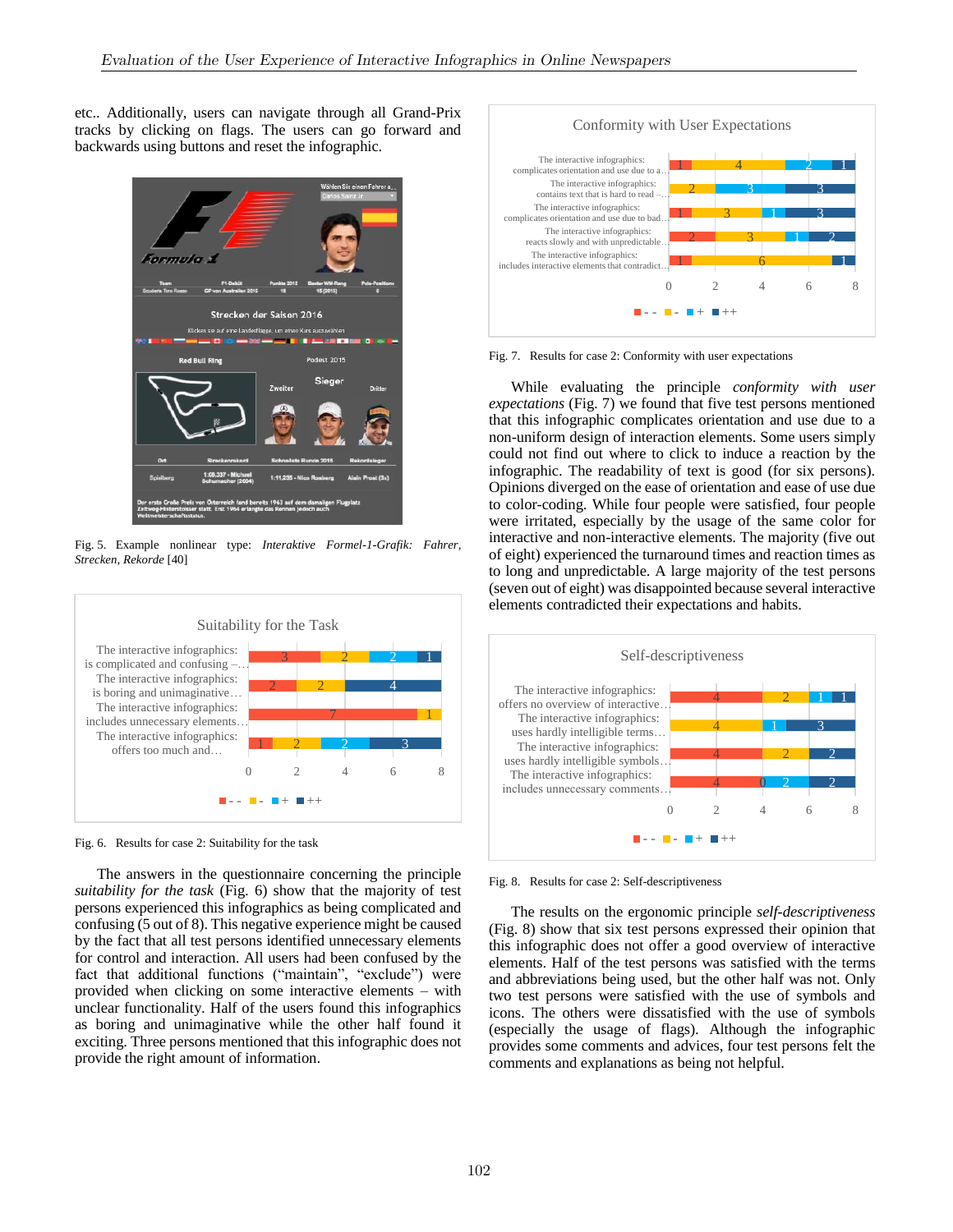

Fig. 9. Results for case 2: Controllability

The answers in the questionnaire regarding the principle *controllability* (Fig. 9) show that the majority of test persons (five out of eight) experienced the adoption of navigation tools being cumbersome. The *Thinking Aloud* protocol revealed that some persons had been confused by the fact that detailed information on the racing drivers as well as information on the tracks can be retrieved – but they do not influence each other. Users can undo their actions and use forward and backward buttons, but not all of them could find these buttons.

#### *C. Results on Case 3: Eishockey*

The third case that will be presented is an interactive infographic that has been published by the Swiss online news platform 20min on ice hockey in 2015 (Fig. 10) [41]. The type of the activity model is linear-nonlinear which combines the other two approaches. The infographic consists of a start page and graphics describing different issues on ice hockey. The navigation bar on the top enables users to freely move within the infographic. A linear progress is supported by forward and backward buttons. Red circle icons provide the users with additional information.



Fig. 10. Example linear-nonlinear type: *Eishockey* [41]



Fig. 11. Results for case 3: Suitability for the task

Again we start with the results on the ergonomic principle *suitability for the task* (Fig. 11). The test persons agree that this infographic is straightforward and clearly structured. The majority found the number of elements for control and interaction appropriate. However, two persons mentioned that the infographic also includes unnecessary elements for control and interaction. Although half of the test persons was overwhelmed by too much information, the other half was quite satisfied with the amount of information provided.



Fig. 12. Results for case 3: Conformity with user expectations

The feedback concerning the principle *conformity with user expectations* (Fig. 12) was quite biased. All test persons were very satisfied. Only slight criticism could be found on the use of interactive elements because they contradicted the expectations and habits of two test persons.

The test persons had also been very satisfied with this infographic when responding to the questionnaire on the ergonomic principle *self-descriptiveness* (Fig. 13). Only one person did not identify the forward and backward buttons right from the beginning and rated the item "overview of interactive elements" negative. Most test persons commented the issues of self-descriptiveness very positive during the *Thinking Aloud* protocol.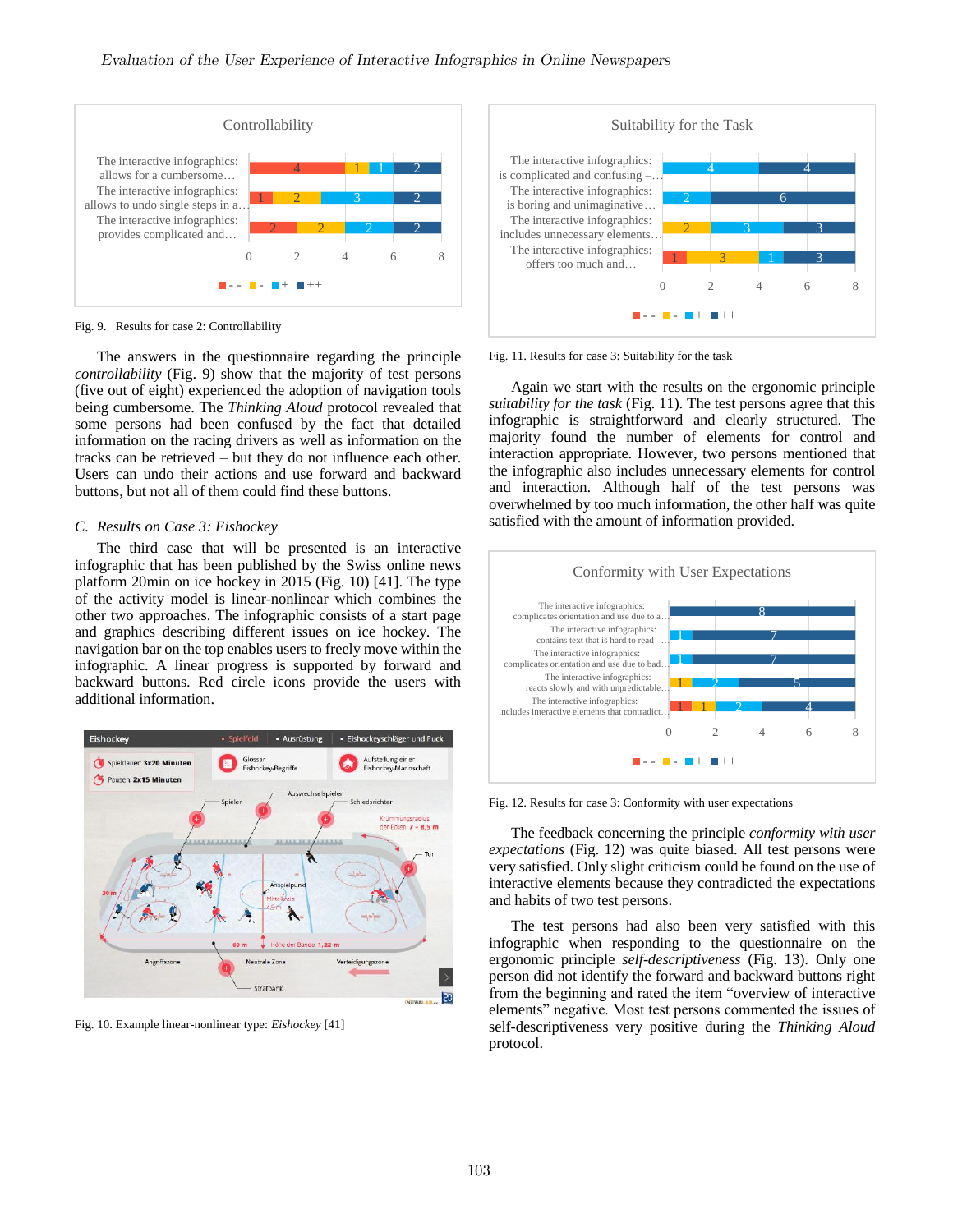

Fig. 13. Results for case 3: Self-descriptiveness



Fig. 14. Results for case 3: Controllability

The interactive infographic on ice hockey performed also very well concerning the principle *controllability* (Fig. 14). It was very easy for all test persons to adopt to the navigation tools. Only two test persons needed more time than the others to adopt because they did not identify the navigation bar at the top immediately. Nevertheless, all test persons could perform changes and actions using the provided buttons without difficulties, including undoing operations.

#### *D. Summary of Results*

Summarizing the results of the usability test of all six infographics (including the other three examples not presented in detail here, but in [36]) reveals that users of infographics of the linear type do not necessarily need previous experience. The test persons perceived this type as straightforward and simple. The linear type provides a step-by-step experience and there are no additional, unnecessary elements of interaction which has been confirmed by the test results. Exploring the infographics corresponds to the expectations and habits of users (i.e., high conformity with user expectations). Both analyzed examples made orientation easy due to a uniform design and color-coding of the interaction elements. However, this type of infographics has a major problem in user experience: Since this kind of interaction is very simple, it risks being boring and uninspired because users would like to have more means of interaction

In contrary, nonlinear interactive infographics are found to be exiting and creative because they offer a large variety of possibilities to fully explore the infographics in a very individual way. However, this type risks to be perceived as being complicated and confusing. The test persons noticed that both examples that have been analyzed offer unnecessary control elements for interaction and non-essential information. They needed much more time to get familiar with the interaction elements and control tools. Nevertheless, a uniform design of the interactive elements can increase the user experience significantly. Users appreciate that they can move around and navigate within the infographics – as long as the infographics remains user-friendly.

Whereas the nonlinear model often requires previous experience – depending on the usability of the implementation – both examples of the linear-nonlinear type have shown that they can be easily used. The test persons found both examples of this type to be exciting, but at the same time evaluated them as being straightforward and having a clear design. An easy and fast adoption is supported by a combination of structured information delivery (linear activity) and individual exploration (nonlinear activity). Additionally, this effect is assisted by good usability, e.g., by uniform design and color-coding that facilitate orientation.

The most compelling success factors for appealing and usable interactive infographics are a clear and straightforward structure, an appropriate number of elements for control and interaction, a uniform design of interaction elements that have to correspond to the user expectations and habits, good colorcoding, terms and abbreviations as well as symbols and icons that can be easily understood, and navigation tools that can be easily adopted.

#### VI. FUTURE WORK

The presented results are based on the analysis of a quite small sample of six interactive infographics. A continuative study will analyze a much larger number of infographics. Again, a balanced usability test will have to analyze infographics of the linear, nonlinear, and linear-nonlinear type (activity model). To avoid biased results a widespread selection of infographics on various topics, published in different media (online newspapers and online magazines) will be tested to cover different style and quality of the implementation. Thus, there are a number of criteria that have to be considered while selecting the infographics, e.g., type of activity model, type of media, design, depth of content, publishing date, technology, and topic.

Furthermore, a larger number of test persons will be involved: persons of different age, different internet skills and familiarity with interactive designs, and different levels of experience of using (interactive) infographics. Since a test session should not last much longer than in this test (70 minutes), we will have to assign a number of infographics (e.g., six to a maximum of eight) at random while still ensuring a proper overall distribution of the criteria mentioned above.

Although the test method using *Thinking Aloud* and the adapted questionnaire based on ISO 9241/110-S was quite suitable, the continuative study will use eye tracking and/or another approach that is capable to track interactions (e.g., based on time stamps). An additional short questionnaire two weeks after the first questionnaire might help to analyze the influence of the usability and other parameters on the information recall.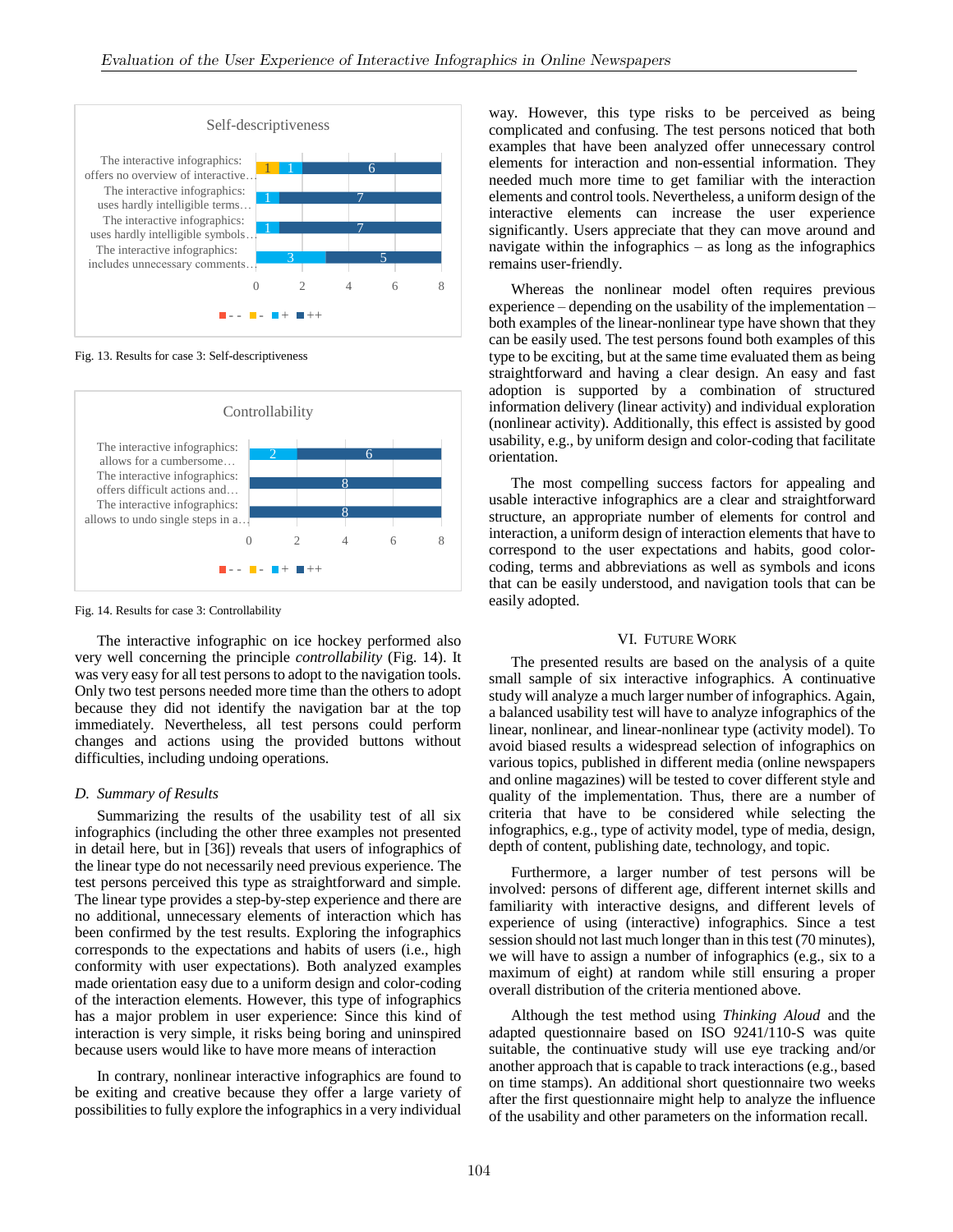#### VII. CONCLUSIONS

The user experience  $-$  notably the usability  $-$  of interactive information graphics in interactive online media was evaluated by performing a usability test on six interactive infographics. Eight test persons evaluated those infographics that had been published in online newspapers in Austria, Germany and Switzerland according to the Thinking Aloud protocol and a questionnaire following a modified version of the ISO 9241/110-S questionnaire. Based on the results of the usability test a number of success factors have been identified.

Data journalists and designers that use interactive infographics for storytelling in online newspapers and magazines – daily news or infographics for scrollytelling – may apply those success factors when designing new, compelling infographics. Although there are some fundamental influencing factors like the degree of interactivity (low, high, medium) and the activity model (linear, nonlinear, linear-nonlinear) the specific design and implementation improving the usability will boost the acceptance of the infographics – and the stories being told – among readers enormously.

#### **REFERENCES**

- [1] C. Ware, Information Visualization: Perception for Design, 3rd ed. Waltham: Elsevier, 2012.
- [2] C. Chen, Information Visualization: Beyond the Horizon, 2nd ed. London: Springer, 2006.
- [3] N. Yau, Visualize This: The FlowingData Guide to Design, Visualization, and Statistics. Weinheim: Wiley Publishing, 2011.
- [4] R. Spence, Information Visualization: An Introduction, 3rd ed. Heidelberg: Springer, 2014.
- [5] B. Shneiderman, "The Eyes Have It: a task by data type taxonomy for information visualization" Proceedings of the 1996 IEEE Symposium on Visual Languages, 1996, pp.336-343.
- [6] J. Gray, L. Bounegru, and L. Chambers (Eds.), Data Journalism Handbook. European Journalism Centre and the Open Knowledge Foundation, 2012. http://datajournalismhandbook.org/
- [7] L. Matzat, Datenjournalismus: Methode einer digitalen Welt. Konstanz, München, UVK Verlagsgesellschaft, 2016.
- [8] M. Lorenz, "Status and outlook for data-driven journalism" In Datadriven journalism: What is there to learn? Amsterdam, European Journalism Centre, 2010, pp. 8-17.
- [9] W. Weber, H. Rall, ""We Are Journalists." Production Practices, Attitudes and a Case Study of the New York Times Newsroom" In W. Weber, M. Burmester, R. Tille (Eds.), Interaktive Infografiken. Berlin, Heidelberg: Springer Vieweg, 2013, pp. 161-172.
- [10] M. Burmester, A. Wenzel, and R. Tille, "Navigation Interaktion Informationspräsentation. Rezeptions- und Nutzungsprobleme bei interaktiven Infografiken" In W. Weber, M. Burmester, R. Tille (Eds.), Interaktive Infografiken. Berlin, Heidelberg: Springer Vieweg, 2013, pp. 105-134.
- [11] S. Zwinger, and M. Zeiller, "Interactive Infographics in German Online Newspapers", In W. Aigner, G. Schmiedl, K. Blumenstein, M. Zeppelzauer, and M. Iber (Eds.), Forum Media Technology 2016, CEUR Workshop Proceedings, vol. 1734, pp. 54-64. urn:nbn:de:0074-1734-7.
- [12] A. Cairo, The functional art: an introduction to information graphics and visualization. Berkeley, CA: New Riders, 2013.
- [13] W. Weber, and A. Wenzel, "Interaktive Infografiken: Standortbestimmung und Definition" In W. Weber, M. Burmester, R. Tille (Eds.), Interaktive Infografiken. Berlin, Heidelberg: Springer Vieweg, 2013, pp. 3-23.
- [14] E. Tufte, The Visual Display of Quantitative Information, 2nd ed. Cheshire, CT: Graphics Press, 2001.
- [15] R. Mazza, Introduction to Information Visualization. London: Springer, 2009.
- [16] W. Weber, "Typen, Muster und hybride Formen: Ein Typologisierungsmodell für interaktive Infografiken" In W. Weber, M. Burmester, R. Tille (Eds.), Interaktive Infografiken. Berlin, Heidelberg: Springer Vieweg, 2013, pp. 25-37.
- [17] D. Roam, The Back of the Napkin: Solving problems and selling ideas with pictures. London: Marshall Cavendish, 2008, pp. 138-139.
- [18] E. Segel, J. Heer, "Narrative Visualization: Telling Stories with Data" In IEEE Transactions on Visualization and Computer Graphic*s*, vol. 16, no. 6, 2010, pp. 1139-1148.
- [19] R. Sims, "Interactivity: A Forgotten Art?" In Computers in Human Behavior, vol. 13, no. 2, 1997, pp. 157-180.
- [20] H-J. Bucher, "Online-Interaktivität ein hybrider Begriff für eine hybride Kommunikationsform. Begriffliche Klärungen und empirische Rezeptionsbefunde" In: C. Bieber, C- Leggewie, Interaktivität. Ein transdisziplinärer Schlüsselbegriff. Frankfurt am Main: Campus Verlag, 2004, pp. 132-167.
- [21] W. Weber, M. Burmester, R. Tille (Eds.), Interaktive Infografiken. Berlin, Heidelberg: Springer Vieweg, 2013.
- [22] J. George-Palilonis, and M. Spillman, "Storytelling with Interactive Graphics: An Analysis of Editors' Attitudes and Practices" In Visual Communication Quarterly, vol. 20, no. 1, 2013, pp. 20-27.
- [23] P. Schumacher, Rezeption als Interaktion: Wahrnehmung und Nutzung multimodaler Darstellungsformen im Online-Journalismus. Baden-Baden: Nomos, 2010.
- [24] M. Burmester, M. Mast, R. Tille, and W. Weber, "How users perceive and use interactive information graphics: an exploratory study" In Proceedings International Conference Information Visualization 2010, July 26-29, London, 2010, pp. 361-368.
- [25] S. Zwinger, J. Langer, M. Zeiller, "Acceptance and Usability of Interactive Infographics in Online Newspapers" In Proceedings International Conference Information Visualisation 2017, July 11-14, London, 2017, pp. 176-181.
- [26] J. Nielsen, Usability 101: Introduction to Usability. Nielsen Norman Group, 2012. https://www.nngroup.com/articles/usability-101 introduction-to-usability/
- [27] International Organization for Standardization, Ergonomics of humansystem interaction – Part 11: Usability: Definitions and concepts. ISO/DIS 9241-11:2015.
- [28] F. Sarodnik, and H. Brau, Methoden der Usability Evaluation: Wissenschaftliche Grundlagen und praktische Anwendungen, 2nd ed. Bern: Hans Huber, 2011.
- [29] D. Norman, J. Nielsen, The Definition of User Experience (UX). Nielsen Norman Group, n.d. https://www.nngroup.com/articles/definition-userexperience/
- [30] International Organization for Standardization, Ergonomics of human system interaction - Part 210: Human-centered design for interactive systems. ISO/DIS 9241-210:2009, 2009.
- [31] T. Tullis, B. Albert, Measuring the User Experience: Collecting, Analyzing, and Presenting Usability Metrics, 2nd ed. Waltham, MA: Morgan Kaufmann, 2013.
- [32] J. Nielsen, and K. Pernice, Eyetracking Web Usability. Berkeley, CA: New Riders, 2010.
- [33] J. Nielsen, Thinking Aloud: The #1 Usability Tool. Nielsen Norman Group, 2012. https://www.nngroup.com/articles/thinking-aloud-the-1 usability-tool/
- [34] C.H. Lewis, Using the "Thinking Aloud" Method In Cognitive Interface Design (Technical report). IBM. RC-9265, 1982.
- [35] T. Stapelkamp, Informationsvisualisierung: Web-Print-Signaletik. Berlin: Springer Vieweg, 2013.
- [36] J. Langer, Analyse der Usability von interaktiven Infografiken im deutschsprachigen Online-Journalismus. Bachelor thesis, Eisenstadt: University of Applied Sciences Burgenland, 2017.
- [37] Kurier. Vegan auch bei Fleischessern beliebt, 2015. Retrieved December 15, 2016 from https://kurier.at/genuss/vegan-auch-beifleischessernbeliebt (offline).